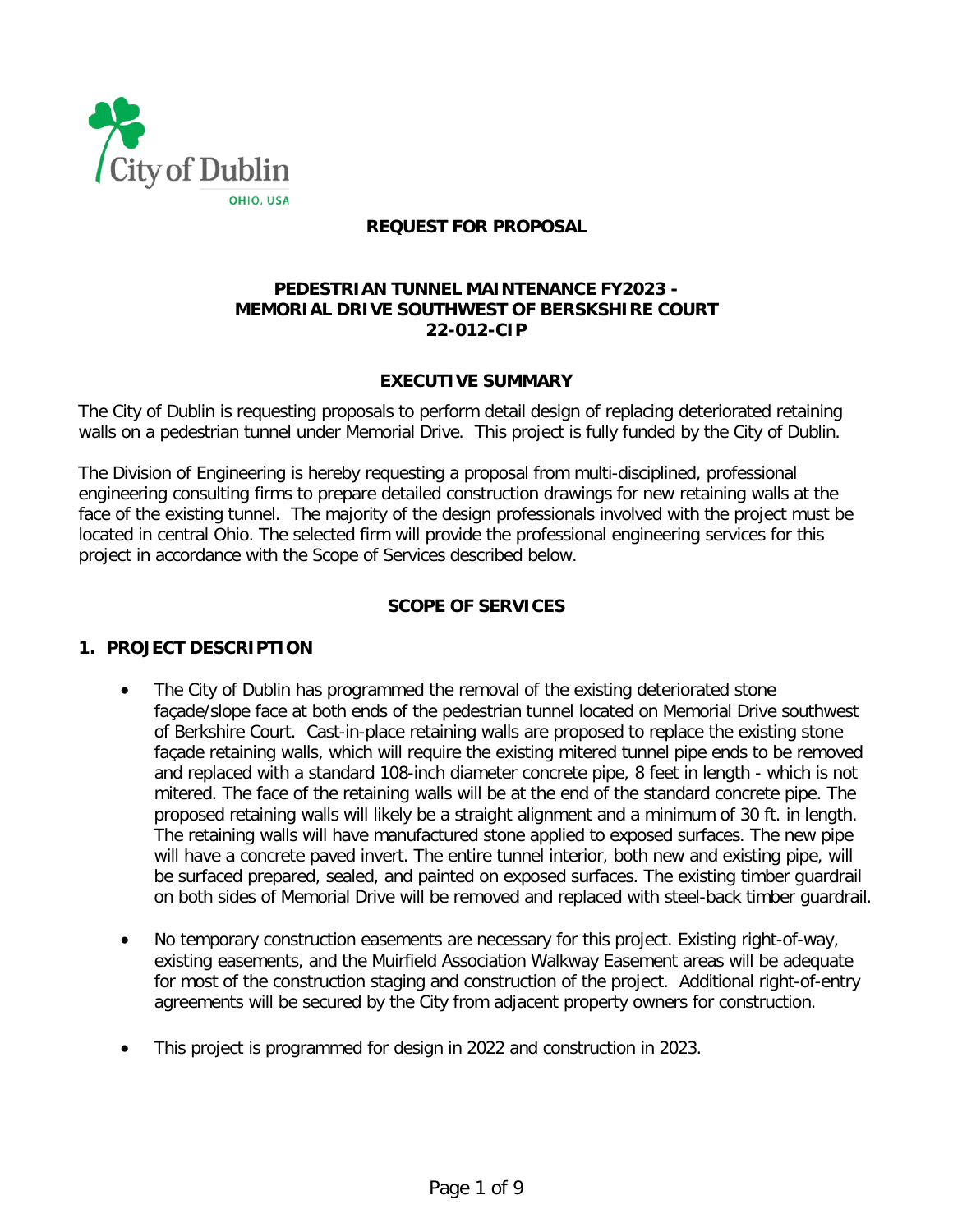## **2. DESIGN CRITERIA/TECHNICAL REQUIREMENTS**

- Provide construction plans and specifications to be complete and biddable set of construction documents.
- Refer to the Dublin Engineering Manual for preferred design specifications and quidelines.
- Plans will be in a format similar to plans previously prepared for City CIP projects. The City of Dublin will prepare all additional bidding documents and bid the construction project. The Consultant will assist the City with answering questions during the bidding and construction period and if requested attend the pre-construction meeting.
- Design will follow ODOT, Columbus, and City of Dublin design guidelines.
- Permits: Consultant will prepare any permit applications necessary and provide the permit check. The City of Dublin will reimburse the Consultant for the permit fees.
	- **·** If greater than 1 acre is disturbed, the Consultant will prepare NOI permit application and associated map.
- Utilities: In general, design tunnel work to minimize utility relocations when possible. The Consultant will contact all existing utility providers in the area and map accurately horizontal and vertical alignments. Non-destructive testing shall be required to locate existing utilities at critical utility crossing locations with proposed underground work. The Consultant shall submit plans to each utility provider at each stage for their record. The Consultant will document that each utility provider either provides a "No Conflict" letter or their intent to relocate their facilities. The Consultant will make all CAD files available to the utility companies as necessary. The consultant will perform utility coordination to ensure all impacted utilities relocate prior to the final plan submittal.
- Consultant shall submit with proposal a fee to perform four non-destruction test holes, if warranted, to determine locations of underground utilities. Fee shall be "if authorized" and separate from the main proposal fee.
- Maintain existing storm drainage facilities and flow, as possible. Provide positive drainage for the project.
- An initial SWPPP plan will be required. If earth disturbing activities are more than 1 acre, postconstruction BMPs are required.
- At least two borings shall be taken to determine subsurface conditions and bearing capacity for the retaining wall footings. Consultant to provide geotechnical report.
- Two-way traffic to be maintained on Memorial Drive during construction.
- Memorial Drive may be closed to traffic at the tunnel location during shoring installation, footing excavation, 108-inch diameter pipe installation, and placing of concrete. Consultant to design detours for the closure of Memorial Drive.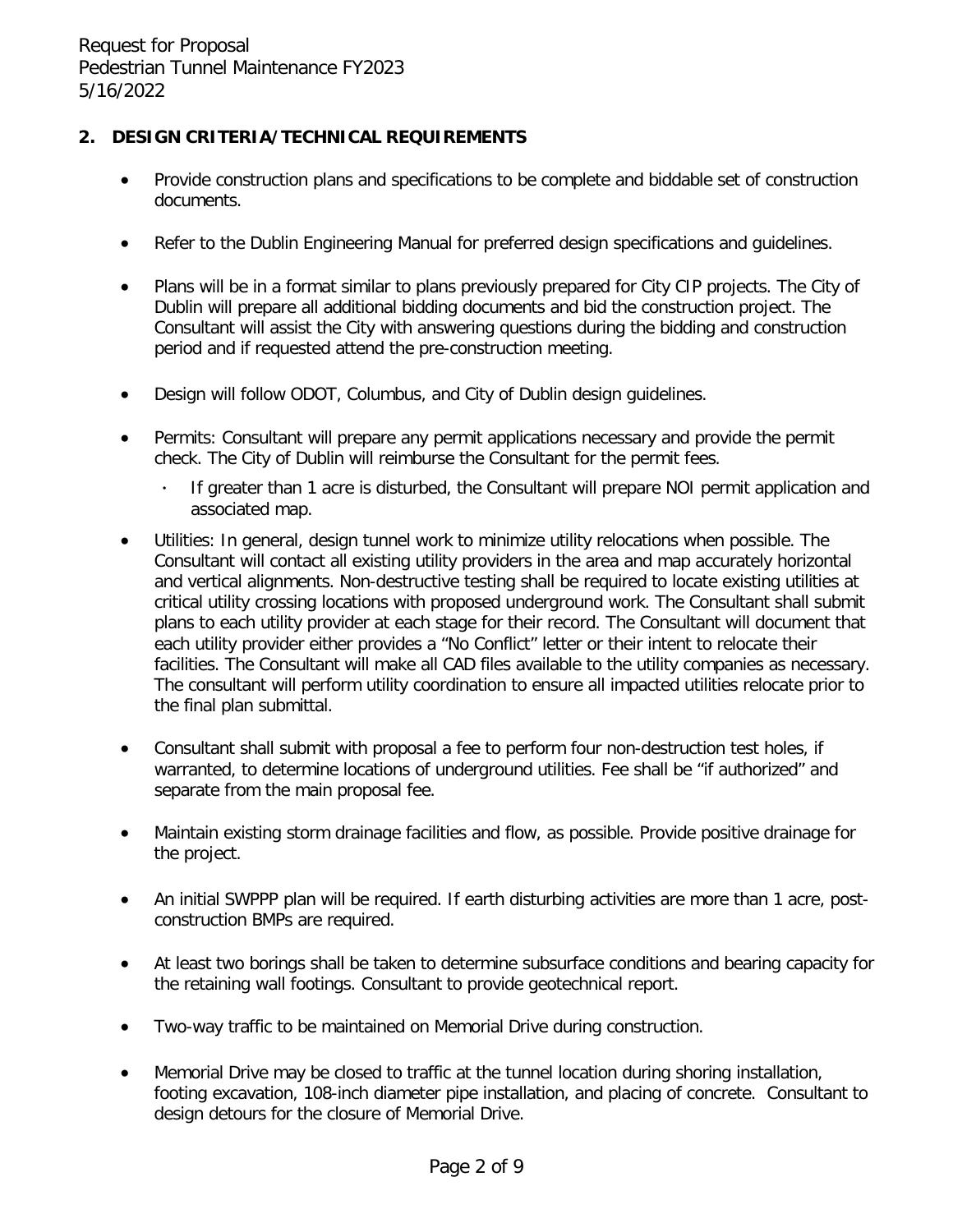- Grading Plan a grading plan showing proposed and existing contours for the project. The grading plan, included with the 30% submittal, may be shown on the plan sheets if clarity or legibility is not an issue.
- Tree removal for construction:
	- **·** All trees 3" and larger are to be identified by diameter, species (e.g., red maple, not just maple), and condition on the plans.
	- **·** In maintained landscaped areas, all trees regardless of size are to be located and identified on the plans as to species and condition.
	- **·** Tree Preservation Plan is not required.
- Typical Section: Concrete sidewalk inside pipe minimum 4-inch depth of Class COC 6 concrete. Compacted No. 57 stone under concrete. Shared-Use Path – Asphalt: Item 304 is 10 feet wide or match existing width; Item 301 is 9.0 feet wide or match existing width; and Item 448 is 8 feet wide or match existing width.
- Schedule for Design: Currently, all design services are to be completed by **November 30, 2022** in order for bid processes to begin in early January 2023. Construction is scheduled for 2023. Consultant to provide design schedule with proposal. Allow for a 3 week Dublin review for each plan stage.
- Retaining Walls Reinforcing steel schedule is required with sketches. All steel to be epoxy coated.
- Aesthetics to match Dublin standards. Current intent for retaining walls is Dutch Quality great lakes limestone façade with cut limestone cap.
- If landscaping is removed, designer to provide a landscaping plan sheet with construction plans.
- Field survey information will be obtained as necessary for design and plan preparation. Survey information will supplement Franklin County Auditor's mapping and will include:
	- **·** Establish a survey baseline for horizontal control. Horizontal datum will be State Plane Coordinates, Ohio South Zone.
	- **·** Establish benchmarks for vertical control based on existing control monumentation in the area. The vertical control datum will be NAVD 1988.
	- **·** Obtain property corner information by field survey and property research to establish property boundaries for plan preparation. If easements are needed for this project, they will be based on this information.
	- **·** Provide project control. Set permanent bench marks. Survey at least 50 ft. beyond Memorial Drive right-of-way north and south side at the tunnel location and 100 ft. beyond the centerline of the tunnel, each side. Survey Memorial Drive pavement and ditches at least 400 ft. beyond tunnel centerline location to the east and west.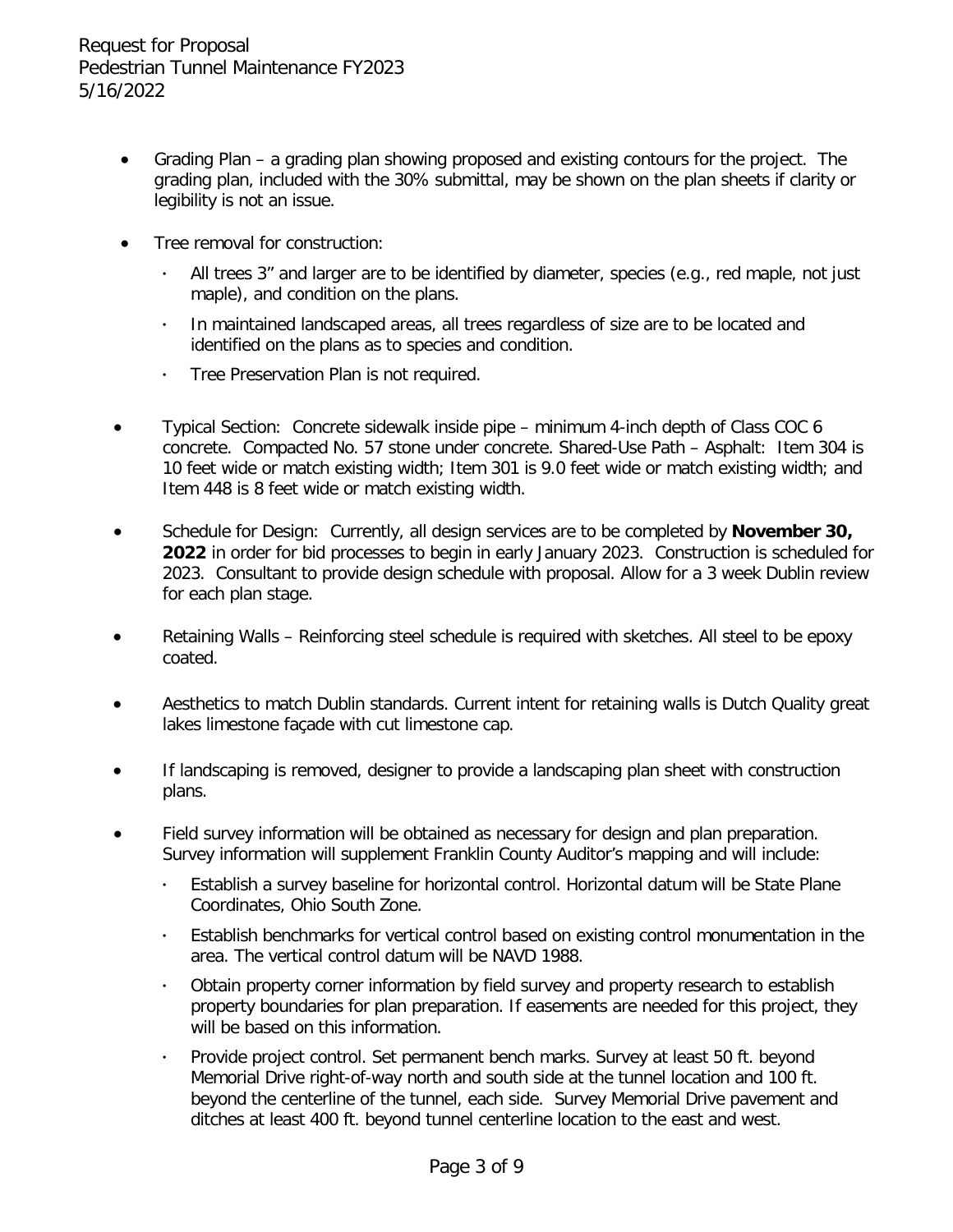- Prior to and during the field survey work and data collection, gather existing utility information from: The Ohio Utilities Protection Service (OUPS), private utility companies, public utilities and the City of Dublin. Utilities shall include, but not limited to the locations of existing water mains, services, water taps per tap cards if not visible in the field, sanitary sewers, sanitary sewer taps, and storm sewers.
- **·** In addition to the above, obtain topographic information to supplement mapping: including the collected utility information, tunnel centerline, and detailed topographic information.

## **3. SUBMISSIONS**

- The City will provide review comments within three weeks (15 working days) after receiving submissions.
- The Consultant shall submit plans to the City of Columbus, if applicable, and all private utility companies at the same time plans are submitted to the City of Dublin. The Consultant will also be responsible for following up with the various utility companies and City of Columbus, if applicable, to obtain their comments and the incorporation of their existing facilities into the plans.
- Interactive plan review with the City is anticipated with a maximum of 3 meetings with the City to obtain the 30% plan set. The Consultant shall provide the necessary scroll plots for these meetings. After the 30% plan set has been submitted, an additional 2 meetings are expected after each submission to discuss review comments until the final plan set has been submitted.
- All review submissions shall include: one (1) full-size plan set; three (3) half-size plan set (three-hole punched), a PDF of the submitted plan set, a PDF of the previous Dublin review comments, comment disposition,, and the current CAD files.
- Attend project kickoff meeting
- Tunnel Maintenance Plan and Analysis
	- · For City review of draft horizontal and vertical alignment of the retaining walls.
	- To be submitted to the City well before 30% submittal.
- Preliminary, 30% Submittal
	- · Typical sections
	- Scroll plot, plan with grading (scroll plot,  $1'' = 20'$  or  $10'$ )
	- · All utilities identified, horizontal and vertical
	- Preliminary storm drainage, if required
	- · Geotechnical information/report
	- Preliminary construction cost estimate
	- · Printed sets
	- Attend review meetings at least 3 meetings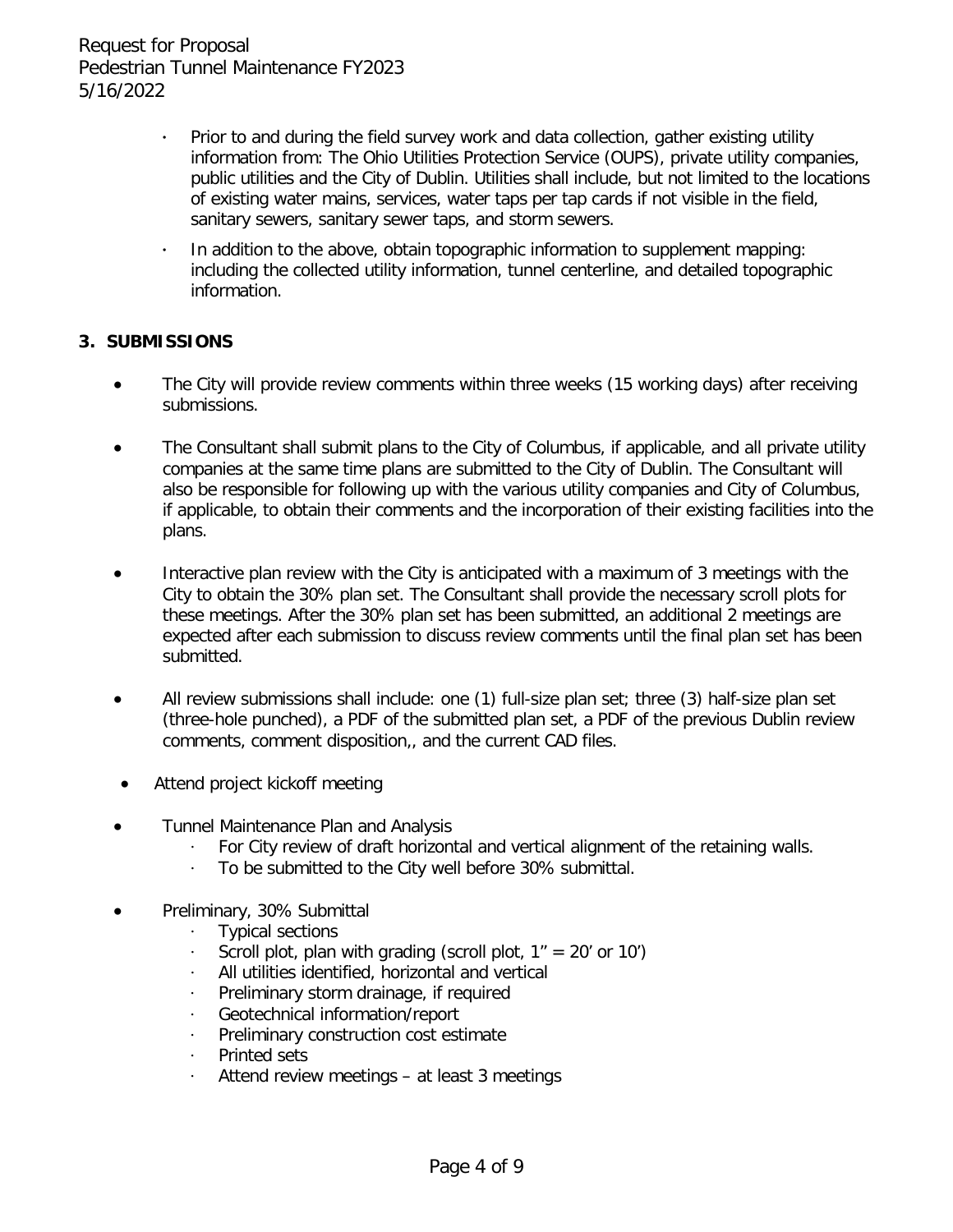- 60% Submittal
	- · Title sheet
	- · Typical sections
	- · General notes
	- MOT plans, details, and notes (to the extent necessary)
	- Preliminary General Summary of quantities, sub-summaries if applicable
	- Plan sheets with grading, retaining wall, footing, 108" pipe
	- Grading plan: proposed grading with 1-ft. contours
	- · Erosion and sediment control general sheet with notes (to the extent necessary)
	- · Storm drainage
	- · Landscaping plan
	- · Construction cost estimate
	- Printed sets
	- · Attend review meetings 2 meetings
- 90% Back Check Submittal
	- · Full plan set required
	- · Printed sets
	- · Construction cost estimate
	- · Attend Review Meeting
- Final Submission (100% complete)
	- **·** Mylar title sheet (four-mil, double mat) for signatures
	- **·** Link to all electronic files in both Auto Desk's AutoCAD Civil 3D Release 2016 or higher DWG format and PDF format to the City for record purposes. All AutoCAD files shall be provided for both basemaps; and individual plan sheets.
	- **·** Three (3) half-sized sets (three-hole punched), and two (2) full-size sets of plans on standard paper for the City.
	- **·** Up to four (4) full-size and four (4) half-size sets (three-hole punched) of plans to be provided at the request of the contractor.
- The Consultant will prepare and submit one (1) set of all final detailed engineering plans and technical specifications, quantity estimates and final construction cost estimate prepared in Excel (Dublin Bid Schedule format for Bid Express).
- Consultant to provide an "if authorized" fee for on-going services during construction for potential structural reviews if needed, or assistance in pre-bid question responses. Fee not to exceed \$5,000.

## **4. TIME OF COMPLETION**

- The Consultant affirms that schedule is important regarding the execution of this project and furthermore accepts the City's commitment to have completed the all design services by November 30, 2022.
- Field Survey and Data Collection should be completed no later than forty (40) calendar days after the receipt of a fully executed (signed) consulting contract.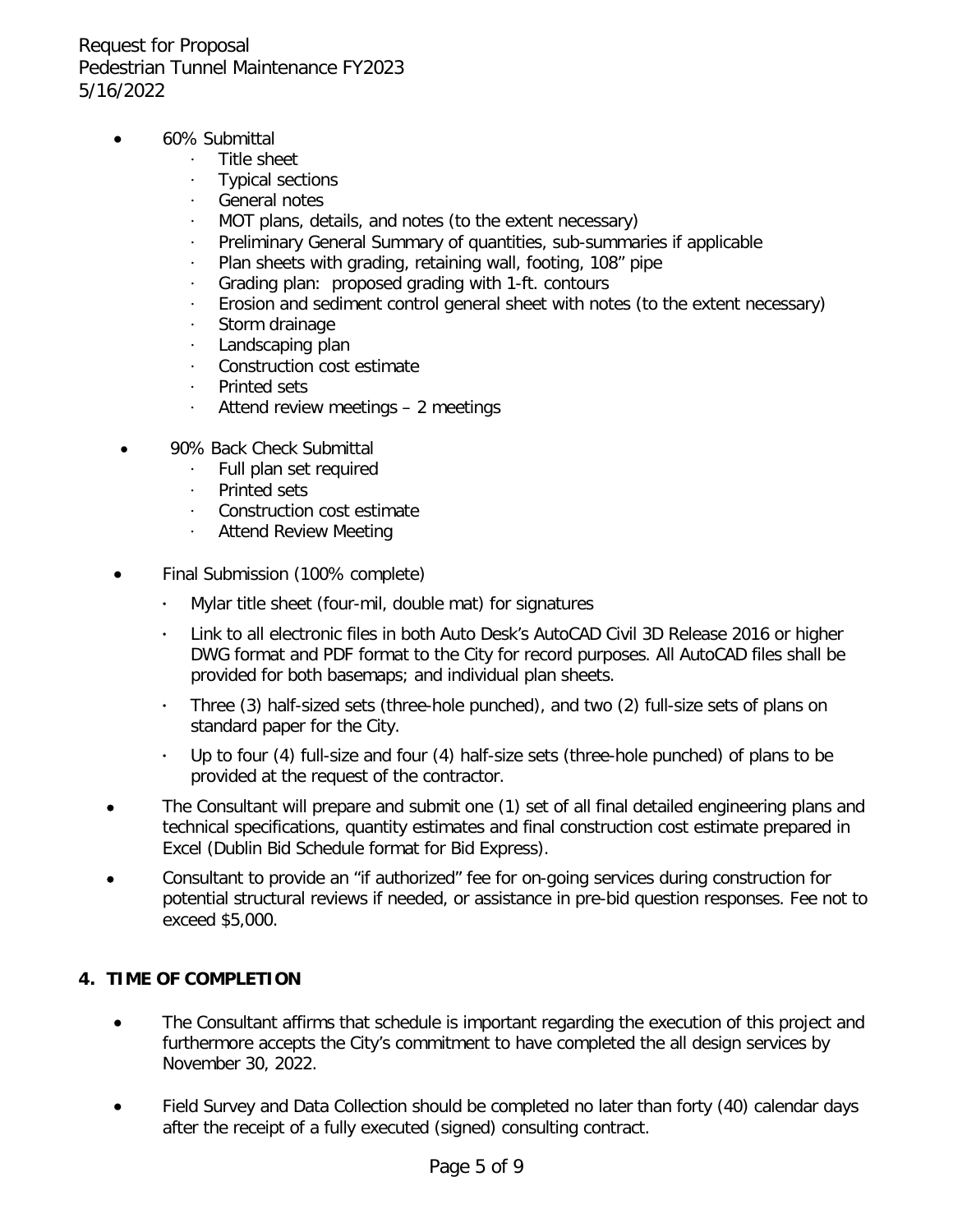- Completion of the Final Design shall be defined as delivery to the City of Dublin, Division of Engineering of all final detailed plans and technical specifications, estimate of quantities, and estimate of construction costs.
- Status Reports. Consultant will provide project monthly updates via email. Reports shall include status of ongoing tasks, action items, issues or problems to be addressed, impacts to the project schedule and a revised schedule if necessary.
- Failure of the Consultant to comply with the above-established deadline will jeopardize consideration of the Consultant for providing professional engineering services on future City projects and may be used as cause to reject future proposals submitted by the Consultant to the City.

## **5. PROPOSAL CONTENT & EVALUATION CRITERIA**

Evaluation of the Proposals, and selection of the consultant to provide these professional consulting services, shall be based on the following criteria:

### • **Firm and Individual Qualifications**

- The competence of the firm to perform the required services as indicated by its background and experience on similar projects. Consultant should list and describe no more than three (3) projects that best demonstrate their experience on similar projects and provide the Estimated Construction Cost and the Final Construction Cost of each project along with the final design cost.
- **·** Name and experience of principal responsible for the work.
- **·** Name and experience of project engineer that would be responsible for managing the project for the Consultant and would be the primary contact with the City during the progress of the work.
- **·** Name and experience of engineers and/or technicians that would be assisting in the performance of the work.
- **·** Name and experience of key personnel from all subconsultants that would be assisting on the project.
- **·** Resumes shall only be included in the Proposal for those individuals who will actually be involved in the project and assisting in the performance of the work. No other resumes shall be included.

## • **Capacity to Perform the Work**

- **·** Consultant shall submit a statement of understanding for the work to be performed, as well as Consultant's planned approach to the Scope of Services.
- **·** Consultant shall submit a statement of understanding for successfully completing this project within the established timeframe.

## • **Time of Completion**

**·** Consultant shall demonstrate their commitment to perform the work expeditiously and without delay.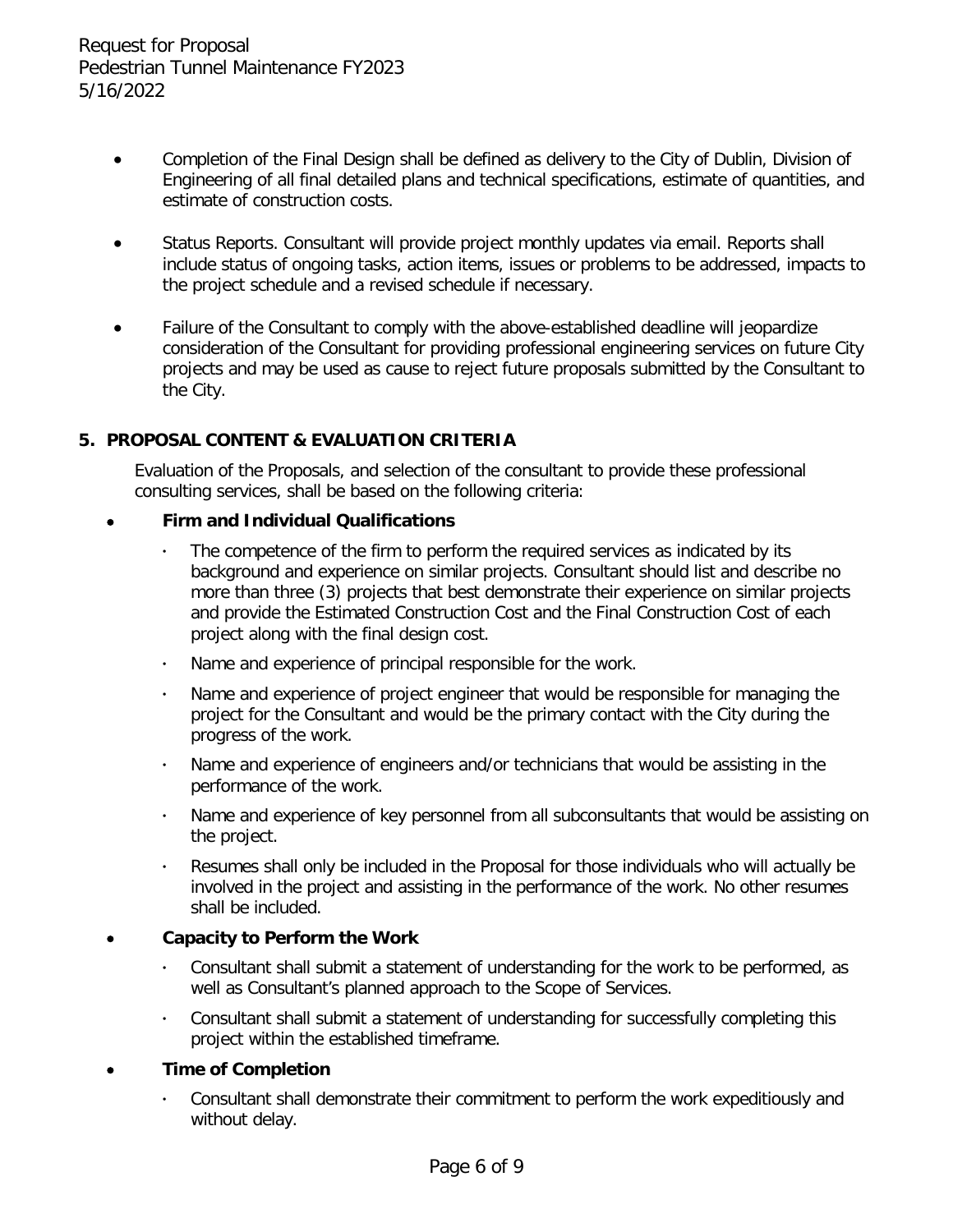**·** Consultant shall demonstrate their ability to adhere to the project schedule and complete all professional consulting services by the project deadline.

#### • **Project Approach**

- **·** Project understanding: Consultant shall demonstrate their understanding of the project and their approach to performing each project task in accordance with industry standard of care.
- **·** Project schedule: Consultant shall provide a project schedule outlining the critical path that meets or exceeds the completion date. The schedule shall allow for timely City reviews.
- **·** Utilities: The Consultant is to evaluate existing utilities for possible conflicts and propose options for the mitigating any conflicts.

#### • **Compensation**

**·** All professional services will be provided on a cost plus fixed fee basis. Hourly rates for staff assigned to the project shall be fully budgeted rates. Fees for additional items, as requested and authorized, will be established separately. Failure to submit fee proposal may cause the City to reject Proposal for this project.

#### • **References**

- **·** Quality, responsiveness, timeliness, and cost of work previously performed and completed for the City of Dublin or other agencies/municipalities.
- **·** Completeness of thoroughness of work performed. Accuracy of previous estimates of professional fees and estimated construction costs relative to final construction costs.
- **·** Capabilities of key technical personnel who were assigned to perform and complete the work.
- **·** Capabilities of key technical personnel from all subconsultants who were assigned to perform and complete the work.
- **·** The ability of the consulting firm to meet schedules and deadlines.
- **·** The ability of the consulting firm to control costs and meet budgets.
- **·** Overall communication and cooperation of the consulting firm and its principals and key technical personnel with the client.

#### **6. PROPOSAL REQUIREMENTS**

- Responding firms shall include in their Proposals all the information that is requested in Section 5, Proposal Content & Evaluation Criteria. Firms are encouraged to provide any additional information they feel will further demonstrate the firm's qualifications and abilities to acceptably complete this project but are hereby instructed to limit such additional information to that which is directly relevant to the services being requested.
- The Proposal shall not exceed fifteen (15) pages. Three (3) copies shall be submitted, if submitting hard copies.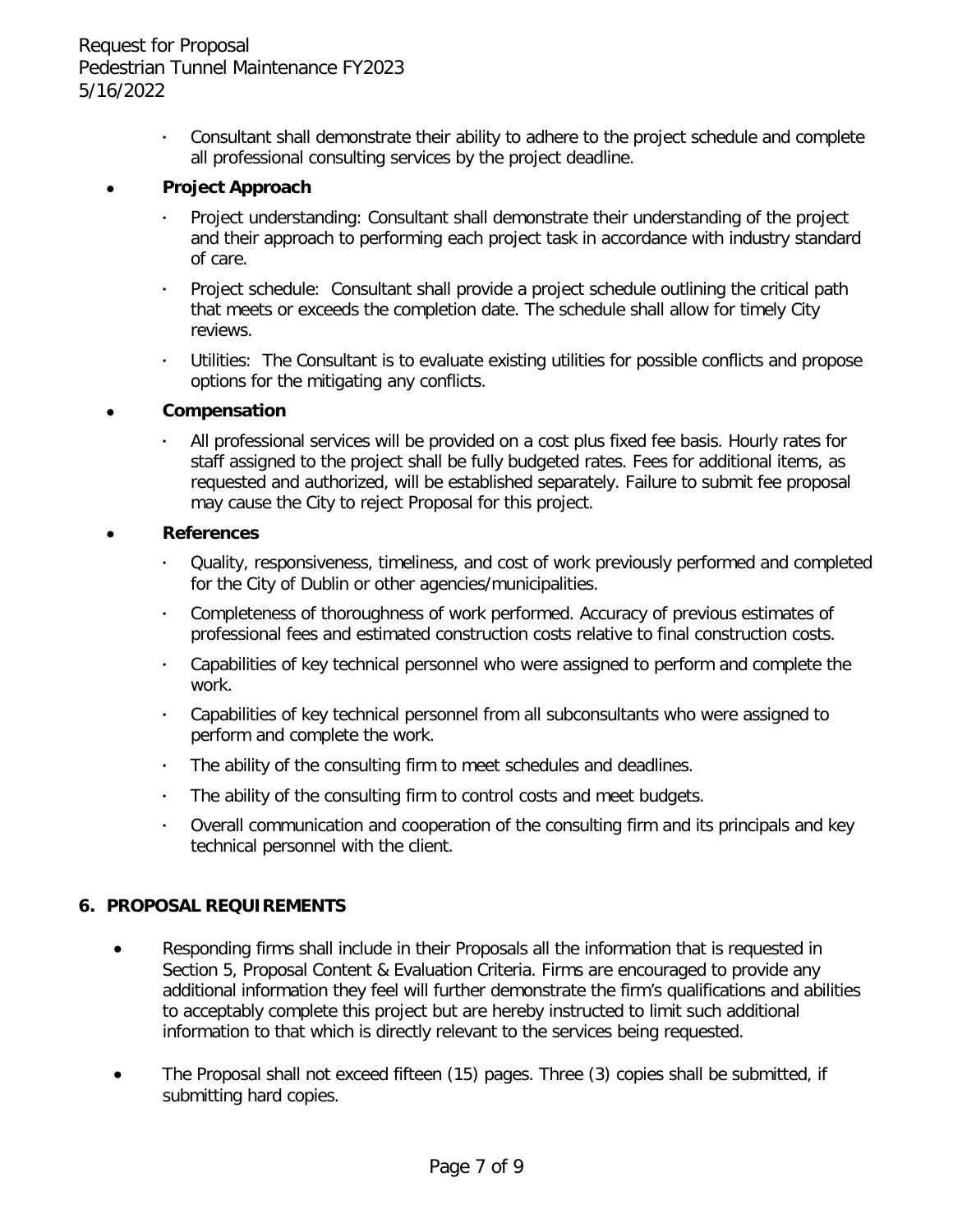- Proposal to be submitted by electronic submission. The submission must be compatible with Adobe v 10.0, in a single file, and be formatted to print on standard office paper sizes. No pages shall be larger than 11"x17". Fax submissions will not be accepted.
- All material submitted in accordance with this RFP becomes property of the City and will not be returned.

### **7. PROPOSAL SELECTION**

The City of Dublin will use a Selection Committee to review and evaluate the proposals. From this process, the City may select the winning proposal. If a clear decision cannot be made, or if the Selection Committee needs further clarification, the City reserves the right to shortlist the proposals. The shortlisted firms will be contacted to provide additional information to participate in a meeting or interview. The Selection Committee plans to make the final selection by June 9, 2022. Authorization to proceed planned for June 28, 2022.

#### **8. PROPOSAL DEADLINE**

Proposals are due by **Thursday, June 2, 2022 at 4:00 p.m**. Proposals delivered after this deadline will not be considered.

#### **9. LEGAL CONSIDERATIONS**

If you have any questions regarding this RFP, please contact Ken Richardson, PE, PS at (614) 410- 4631 or krichardson@dublin.oh.us. Any other contact with City personnel related to this RFP, prior to the formal selection of the Consultant, is expressly prohibited without the consent of the City's Project Manager.

Consultants should submit their Proposal to:

#### **Kenneth B. Richardson, PE, PS (or [krichardson@dublin.oh.us](mailto:krichardson@dublin.oh.us) )**

City of Dublin, Ohio Division of Engineering 6555 Shier Rings Road Dublin, OH 43016

Requests for clarification shall be received by the City at least four business days prior to the due date for responses. Any response by the City of Dublin to a request for clarification will be made in the form of an addendum to this RFP. All addenda shall become part of this RFP and shall be attached as an exhibit to your proposal. This additional information will not count in the sheet total allowed.

**Non–Responsive RFP -** The RFP shall be prepared and submitted in accordance these instructions. Any omission or limitation to the RFP may be sufficient grounds for non-acceptance of the response, at the sole discretion of City.

The submission of a response to this RFP shall be deemed a representation and certification by the Consultant that the Consultant has investigated all aspects of the RFP, is aware of the applicable facts pertaining to the RFP process, its procedures and requirements, and has read and understood